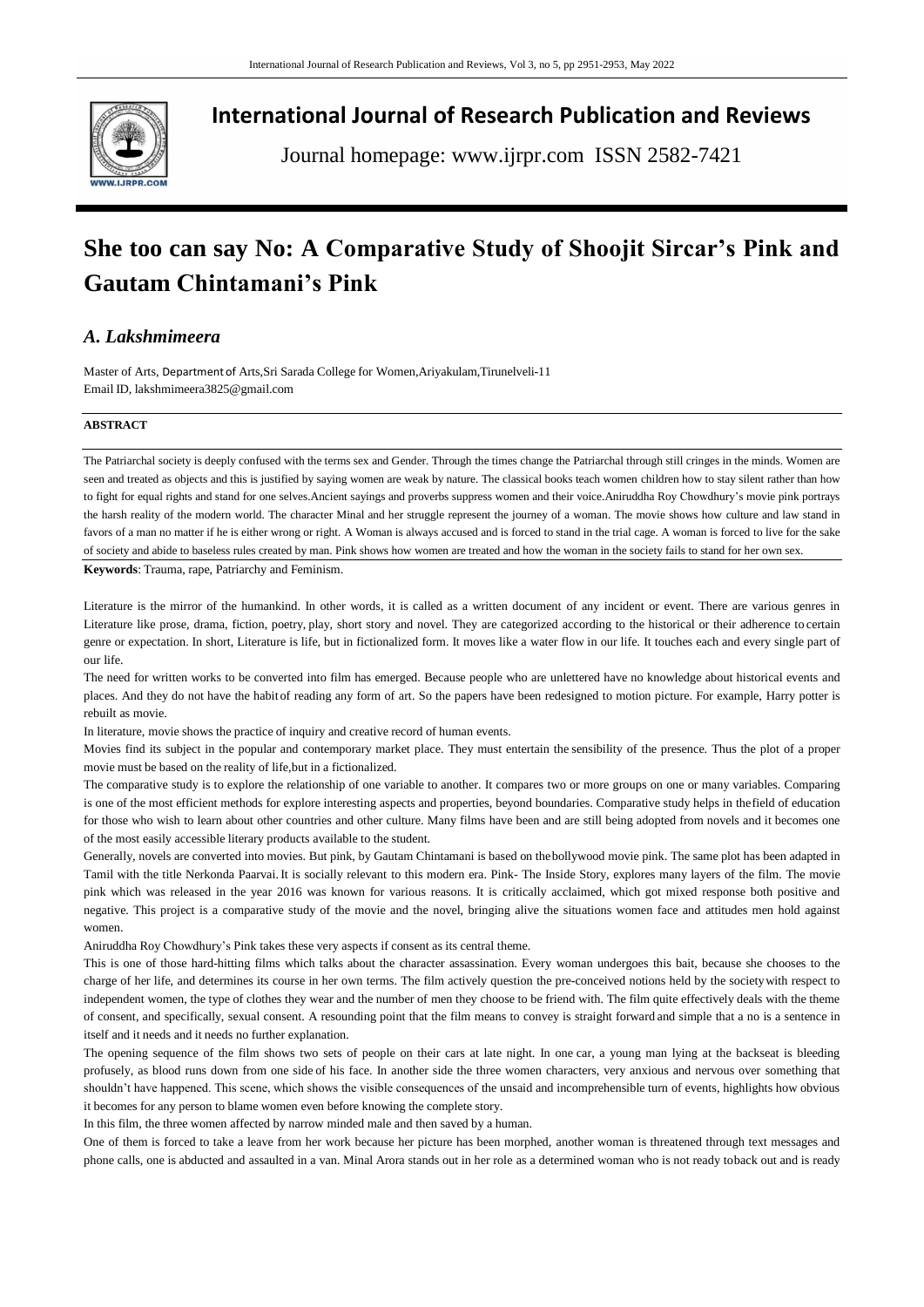to take up challenges. The character of Falak represents the struggle of the breadwinner of the family. Andrea does impactful presence and enforces the idea of the shallow mindsets of most of people. Additionally, Andrea represents the trauma of Middle Easternwomen.

In this film, a male lawyer supports the three women characters. And the lawyer saw them ina straight forward manner. Minal wanted to save herself so she broke his head. But, he and his friends threatened Minal and her friends. But the society people couldn't understand Minal but the lawyer spoke as straight forward and finally he won the case.

The end result is perhaps more righteous than intended. One of the effective films on rape, the legal system, and the right to a fair trial is Otto Premiger's Anatomy of a murder (1959). Jimmy Stewart's down-on-his-luck lawyer chooses to defend an unsympathetic target of rape and convinces the crime that has been committed.

In one of the best sequences, the complainant openly comes on to Stewart's lawyer, who is briefly interested before good sense takes over. Pink's issue is based upon such an approach thatprevents it from including such moments of sheer humanity. The movie considerably enriches the screen treatment of sexual assault, but the movement for fewer lectures and greater observation is still some years away.

Parenting differs from a boy child to girl child. In olden days aristocratic people did not allow girls to attend school after their puberty. And they were not allowed to go to temple while bleeding. They are not allowed to go outside without they parents. They should not laugh louder,shouldn't talk more, and shouldn't smile at anyone. The society expects that a girl child should behave like a woman.

Women should always be muted and she is forced to do so. If a girl walks in the night it means she is a prostitute. Proverbs, common sayings portray woman as an object. In this novel Pink, Falak's character is assassinated for she smiled, wore short outfit and she touched man with no purpose. So, the society tags her as ready for everything. That is the key for him to abuseher. His word doesn't make sense. This should be changed. Woman should be treated equally.

Women are considered as the root cause for all the troubles. The society expects a woman to behave like how they desire. But they are not expecting the same with a man. If a man does anymistake the society justifies if by saying he is a man, he can do. But for a woman, society piles up a compartment full of rules and regulations.

Patriarchal culture is completely biased, it is only meant for men. If a woman is pregnant theyare pushed to check whether it is boy or girl. Many people in society are thinking that if it is a girl, it is useless for the family as she will be married someday. I want to note something that, women are probably the only soul in her. God has designed the womb of a woman in a beautiful way. Women can proudly say that even a boy is from a woman. If a girl attains puberty she is ready to be married and reproduce a child. They are killing her adolescent age and boys are enjoying their childhood days. Girl's education not just empowers family but community and economies the result of her education we all do better. The main aim of feminism is womenshould stand for women. Women should speak out their problem and they should be strong in it till the end. The equality is the ultimate aim of feminism and that must not be misunderstood as superiority. Women are also human being they also have feelings. Women are not asking for supremacy, women are asking for equality.

Now a day's compared to ancient days women are independent and are given importance, butin many places women are suppressed and the bitter fact is that even women do not support women. In the film Pink, the police woman fails to support the three girls. But she gave her support to the boys. This shows gender politics and the place of power in this current world.

When analyzing what is the reason of her attitude, it results that she is in a higher authority additionally the background of the culprits are wealthier than the girls. In this movie, the threewomen are affected mentally and physically with many problems. In the movie, the three rich boys take advantage on their wealth and power and so wrong deed, yet the women are blamed.

Patriarchy has given so any rights to the world, especially right to question a woman and her actions. In the film, the people speak the three women's character is wrong but does not utter anything about the character of the boys. Middle class and lower class women become victims ofthis right, as they are doubly oppressed.

In the novel pink, as a lawyer Amitabh Bachan says a dialogue was no means no. The dialogue justifies that it is applicable for both genders. That he clarifies if a girlfriend, wife orany woman says no means no and when someone says no, things or actions must stop.

A boy must respect a girl's dignity and a girl is not object. Women must be treated as humansand not as aliens. No is not only a word it is a sentence by itself it doesn't need any explanation or interpretation no simply means no. No means a clear choice of refusing or avoiding. Nothing more beyond that it means as the same no said by men.

Crooked minded people think marriage as a legal prostitution where they can have sex with the wife no matter if she is ready or not. There can be inconvenience for a girl to not agree to what a man says. No is a No at every place it is a huge matter of importance. If a girl says a Nomeans it is No, anything beyond that would be consider forceful and against her and equally tosay a No in both the cases it both the cases it should be respect.

Amitabh Bachchan raised a question to Meera that 'Are you a virgin'. Virgin is someone who's never had sex. But people define 'Sex' and losing virginity in many different ways. In this Amitabh Bachchan asks about her virginity. People believe rape and sexual assault aren't sex. Ifa person forced by someone they had vaginal sex, oral sex, they may not see that as losing their virginity. In this lawyer tries to clarify that she was forced by Adhie. She already lost her virginity to her boyfriend.

Virginity is considered as a topic of taboo. But the topic is highly revealed in court so as to asset the fact that virginity is common to both a man and a woman. Virginity is complicated and its really up to decide what people believe some people don't even case what Virginity means orthink it matter virgin is way less importance that how you feel about your sexual experience.

Finally at the end of the conversation in the court, she reveals that she lost her virginity to herboyfriend with her will and consent, but that is not what happened with Adhie.

This dialogue said by Amitabh Bachchan hits at the dark reality. Women are treated as objects, especially sexual toys in this post modern era. The court scene exactly shows what feminism is. The male lawyer voluntarily takes interest in the case, but to know the underlying truth he checks on the girls. He never misuses law and order; especially he never played with the girls. But he Police woman without knowing the truth calls all three of them as prostitutes, in front of the society. Throughout the whole issue the three women protagonists were supported only by two men, the lawyer and the house owner. Feminists are not only women, men can be feminists too who strive for humanity. But today, women fail to associate their identity with the tag